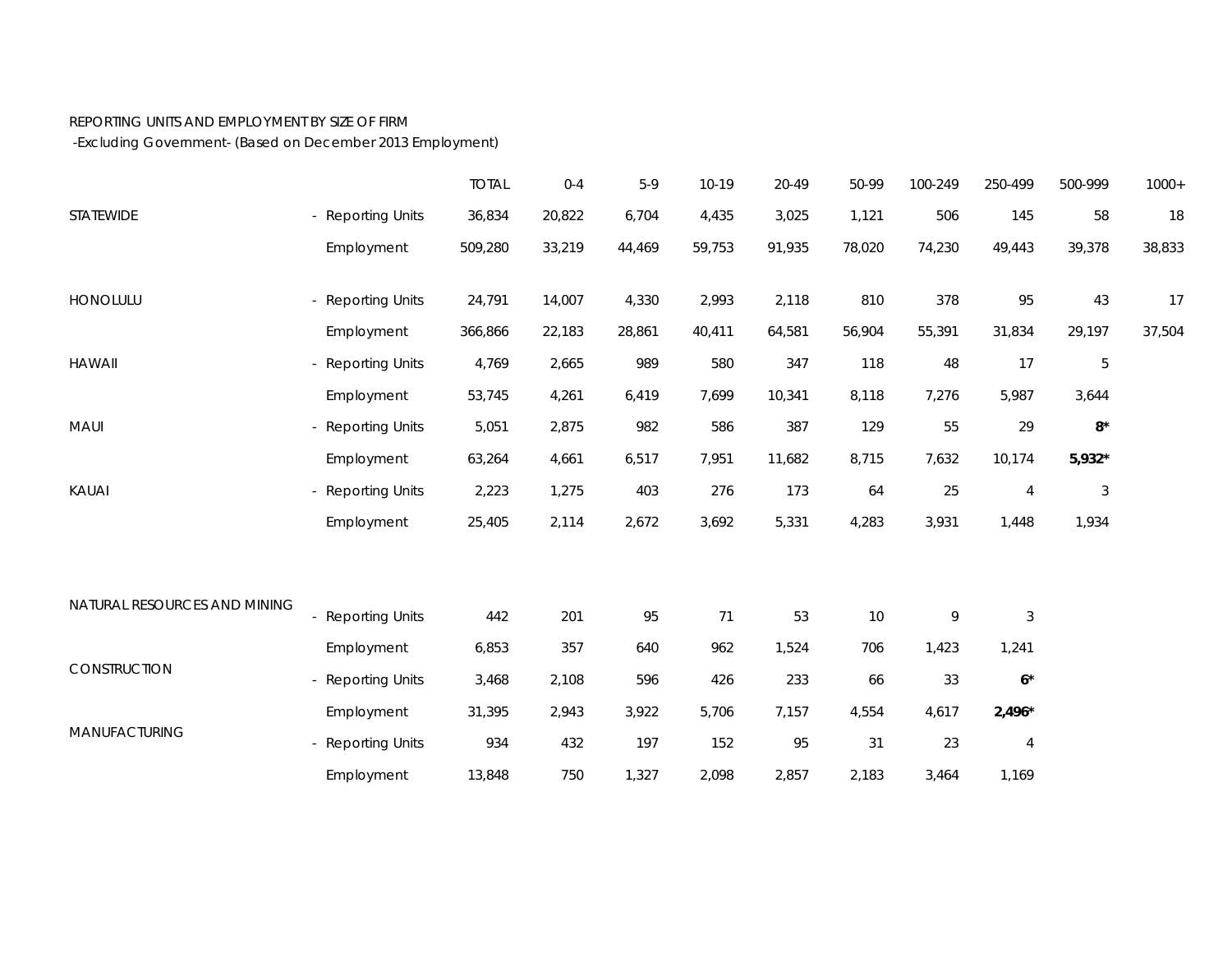## REPORTING UNITS AND EMPLOYMENT BY SIZE OF FIRM

-Excluding Government- (Based on December 2013 Employment)

| <b>WHOLESALE TRADE</b>                                                                             |                        | <b>TOTAL</b> | $0 - 4$ | $5-9$ | $10-19$ | 20-49  | 50-99  | 100-249      | 250-499  | 500-999        | $1000+$ |
|----------------------------------------------------------------------------------------------------|------------------------|--------------|---------|-------|---------|--------|--------|--------------|----------|----------------|---------|
|                                                                                                    | <b>Reporting Units</b> | 2,135        | 1,326   | 361   | 226     | 164    | 42     | $16*$        |          |                |         |
| RETAIL TRADE                                                                                       | Employment             | 17,823       | 2,140   | 2,401 | 3,035   | 4,904  | 2,791  | $2,552*$     |          |                |         |
|                                                                                                    | <b>Reporting Units</b> | 4,453        | 1,863   | 1,147 | 687     | 441    | 191    | 93           | 27       | $\overline{4}$ |         |
| <b>TRANSPORTATION AND UTILITIES</b>                                                                | Employment             | 73,021       | 3,719   | 7,657 | 9,069   | 13,515 | 13,713 | 13,468       | 9,008    | 2,872          |         |
|                                                                                                    | <b>Reporting Units</b> | 1,055        | 449     | 193   | 156     | 151    | 56     | 28           | 13       | $9*$           |         |
| <b>INFORMATION</b>                                                                                 | Employment             | 30,263       | 685     | 1,261 | 2,158   | 4,550  | 3,853  | 4,389        | 3,992    | $9,375*$       |         |
|                                                                                                    | <b>Reporting Units</b> | 676          | 436     | 72    | 71      | 64     | 20     | $\mathsf{Q}$ | $4^*$    |                |         |
| FINANCE AND INSURANCE                                                                              | Employment             | 9,867        | 480     | 479   | 979     | 1,915  | 1,402  | 1,435        | $3,177*$ |                |         |
|                                                                                                    | <b>Reporting Units</b> | 1,598        | 979     | 332   | 174     | 70     | 23     | 16           | $4^*$    |                |         |
| REAL ESTATE AND RENTAL AND<br><b>LEASING</b>                                                       | Employment             | 15,141       | 1,710   | 2,224 | 2,226   | 2,099  | 1,663  | 2,375        | $2,844*$ |                |         |
|                                                                                                    | <b>Reporting Units</b> | 1,896        | 1,339   | 299   | 141     | 76     | 34     | $7^*$        |          |                |         |
|                                                                                                    | Employment             | 12,069       | 2,324   | 1,914 | 1,921   | 2,319  | 2,370  | $1,221*$     |          |                |         |
| PROFESSIONAL AND TECHNICAL<br><b>SERVICES</b><br>MANAGEMENT OF COMPANIES AND<br><b>ENTERPRISES</b> | <b>Reporting Units</b> | 4,424        | 3,307   | 551   | 313     | 182    | 52     | 16           | $3^*$    |                |         |
|                                                                                                    | Employment             | 24,712       | 4,458   | 3,615 | 4,170   | 5,490  | 3,584  | 2,105        | $1,290*$ |                |         |
|                                                                                                    | <b>Reporting Units</b> | 440          | 225     | 62    | 71      | 43     | 22     | 13           | $4^*$    |                |         |
|                                                                                                    | Employment             | 8,358        | 335     | 409   | 996     | 1,336  | 1,586  | 1,978        | $1,718*$ |                |         |
| ADMINISTRATIVE & SUPPORT &<br><b>WASTE MANAGEMENT &amp;</b><br>REMEDIATION SERVICES                | <b>Reporting Units</b> | 2,369        | 1,463   | 346   | 227     | 165    | 84     | 56           | 21       | $\overline{4}$ | 3       |
|                                                                                                    | Employment             | 48,937       | 2,096   | 2,249 | 3,061   | 5,175  | 5,658  | 8,569        | 7,082    | 2,382          | 12,665  |
| <b>EDUCATIONAL SERVICES</b>                                                                        | <b>Reporting Units</b> | 692          | 384     | 98    | 90      | 72     | 23     | 16           | 4        | $5*$           |         |
|                                                                                                    | Employment             | 13,779       | 472     | 653   | 1,215   | 2,316  | 1,511  | 2,246        | 1,333    | 4,033*         |         |